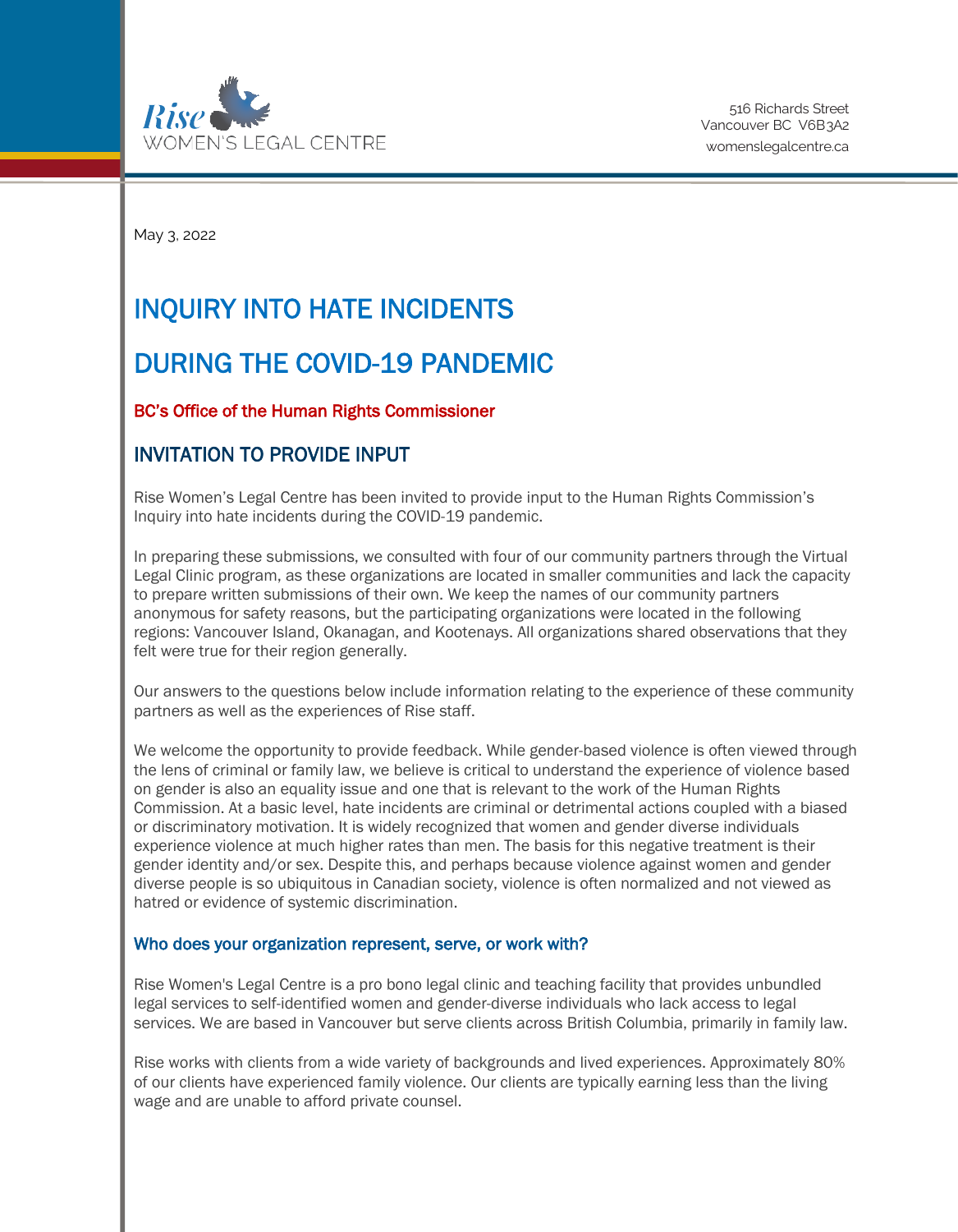Rise programs include a Virtual Legal Clinic, which partners with other community organizations to help clients in small and underserved communities access legal services. We have more than 50 community partners, located in every region of BC. Our community partners include a variety of organizations from legal advocacy programs to transition houses to Indigenous friendship societies.

### Has your organization seen a rise in hate during the pandemic? If so, are you able to share any data you've collected about the frequency, nature and targeted demographic groups as well as the impact on your communities?

The four community partner organizations that we consulted were from small communities across BC. One organization that offers family supports, identified an increase in family violence incidents resulting from the requirement of needing to stay home. This placed clients in close proximity with the perpetrator of violence. One legal advocacy program said they did not see a direct rise in clients but noticed an increase at front-line programs in their town.

All four organizations noticed an increase in housing challenges because new people were moving into their smaller communities, as remote work became more acceptable. This housing squeeze had a greater impact on those struggling with family violence because there were fewer options for women to find new housing when leaving abusive relationships. Some women chose not to leave their violent partner or spouse because there were no housing options available. Some couples opted to separate but continued to reside in the same home, which increased the opportunity for further violence. Sometimes the violence took the form of physical assaults, but non-physical acts of violence were also common, such as controlling behaviour around finances and living arrangements. Two community partners were unsure if the housing squeeze was a direct result of the pandemic restrictions but still observed the resulting increase in family violence just the same.

According to our community partners, the pandemic and COVID-19 restrictions disproportionately impacted older women. People in retirement who were looking to separate could not afford to leave the marital home and older women in particular were continuing to experience psychological abuse. One service provider described that they made numerous attempts to refer older women to services but were not successful, as the programs were only available to women with dependent children. This points to a significant gap in services for older women who don't have dependent children and are unable to create alternative income streams through paid work.

At Rise, we have seen an increase in the number of women experiencing difficulty in protecting themselves, as opposed to a specific increase in the number of women in relationships with violent partners. In "normal" times, victims of violence use a variety of strategies to keep themselves safe within situations that include ongoing violence. Many safety measures that were available prior to the pandemic, such as going to a friend or family member's home for respite, were no longer available at the start of the pandemic.

The pandemic restrictions also created more opportunities for perpetrators of violence to control their partners, especially in the forms of restricting autonomy and financial control. This has been largely due to stay-at-home requirements which have placed women and children into extended close proximity with violent or abusive partners.

While we are unable to quantify actual incidents of physical violence, we believe that there is a strong possibility that these have increased during the COVID-19 pandemic.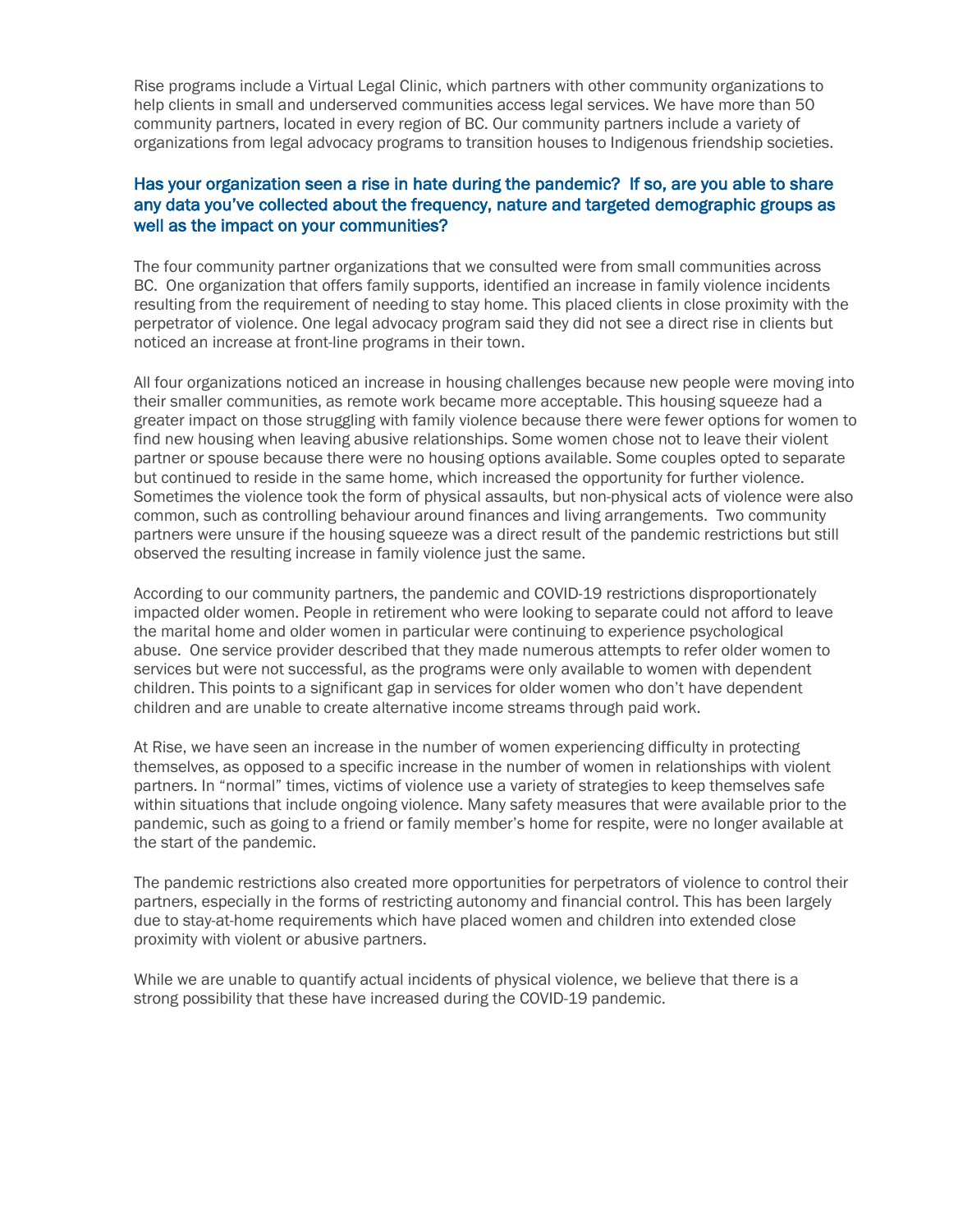However, it is important to understand that in many cases violent or abusive behaviour may have predated the pandemic. The stress of COVID-19 may have contributed to a change in the types of family violence, for example, a change from psychological violence to physical violence due to proximity. In these cases, increased reports of intimate-partner violence may be linked to the fact that police and other governmental and legal services tend to be more responsive to physical acts of violence over other forms of violence, such as psychological or financial abuse, which are often not well understood and ignored by police.

### What role do you think the pandemic has played in the increase of hate your organization has seen? What could have been done differently by government and other duty-bearers to reduce this impact?

One observation from a smaller BC community was that some services became more accessible during the pandemic. Whereas before the pandemic, some services were only available in-person, services are now accessible by phone or text and more widely used. Due to the new and different ways to access services, it is difficult to determine whether the increase is due to the impacts of pandemic.

One community partner suggested that duty-bearers could have increased support for mental health impacts as they were seeing many clients who were experiencing mental health impacts from the pandemic.

Many services had to close or reduce their operations due to pandemic restrictions. For example, transition houses reduced the number of beds that were available due to social distancing and spacing requirements. Further restrictions and limitations on services were needed when people became sick. Increased and stable funding for transition houses is needed as communal living is not safe, especially during a pandemic. (Transition houses typically provide communal living spaces due to necessity not because this is the best model for service delivery.) Women fleeing abuse should have access to apartment complexes to avoid the transmission of the virus.

Many free and community-based activities that women were using to keep themselves and their children safe were eliminated with COVID restrictions, for example taking children to the park or staying with a friend for the weekend to avoid immediate or physical acts of violence. While these activities can never be viewed as long-term solutions to violence, they do allow women and children to manage their safety on a day-to-day basis without the pressure and risk involved in completely leaving an abusive relationship.

In the last two years, large sums of money have been given to the anti-violence sector and organizations from the federal government. This sector has been underinvested for many years and continues to need ongoing long-term funding and support from the government. Due to pandemicrelief initiatives, many organizations suddenly received a significant increase in funding and critically, the funding was often relatively flexible in terms of what it could be spent on. This funding was greatly appreciated and was important in helping organizations to adapt. At the same time funds often had to be spent on very short timelines and will not continue in the future. This type of short-term funding, while helpful for immediate relief, creates additional gaps in services when the funding stops. Hiring and onboarding take a significant amount of time and energy from existing staff, and short-term funding creates employment instability within the sector and furthers the fragmentation of services. In addition, the anti-violence sector, like many other sectors during the pandemic, faced challenges to hire new staff during the pandemic, which posed barriers for utilizing the available funding.

Responding to emergencies is difficult in the best of circumstances and is even harder for organizations that are already struggling to meet day-to-day needs. The anti-violence sector would benefit significantly from long-term funding to support a stable and qualified workforce that has the capacity to respond to emergencies and changes in circumstances.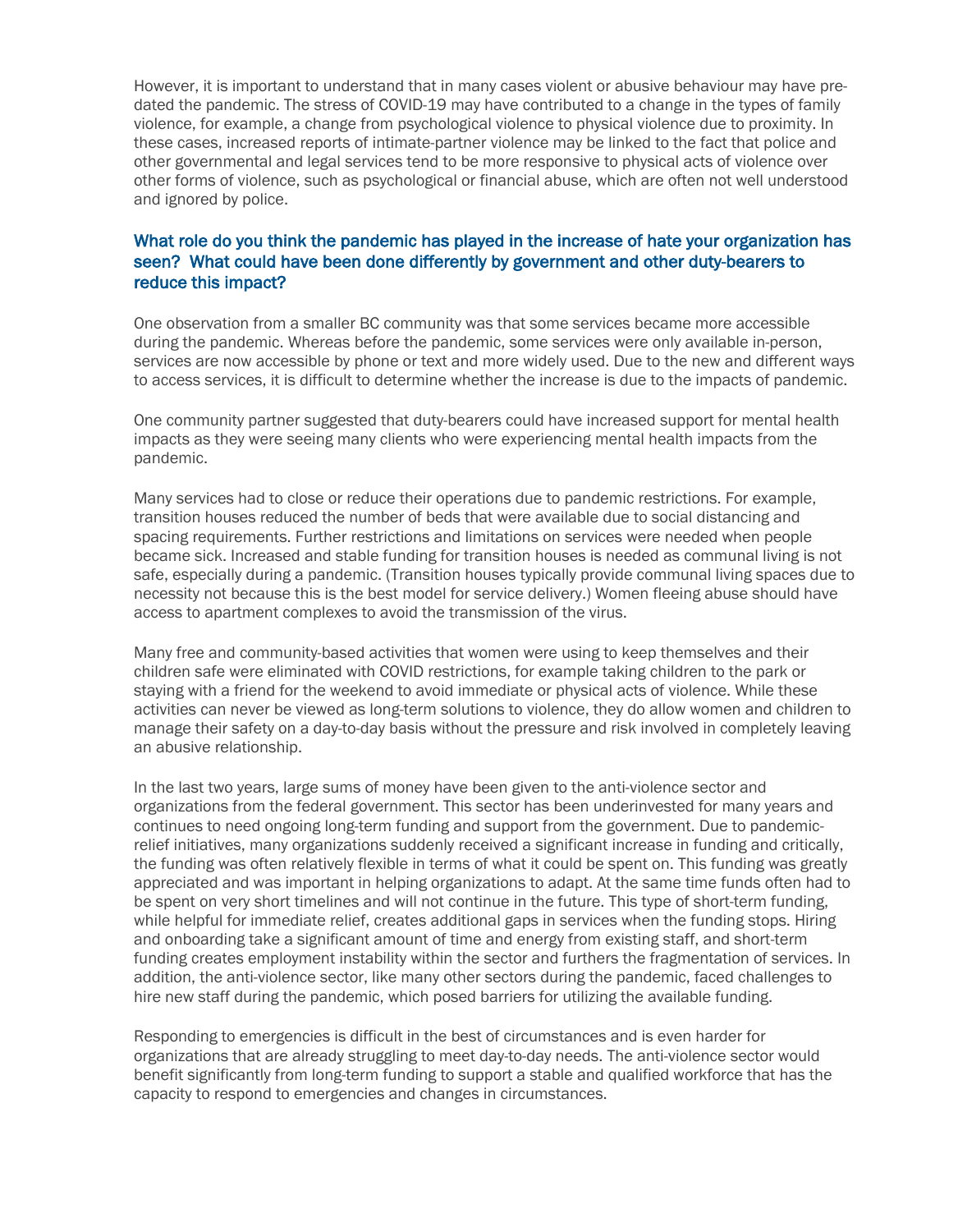Has your organization responded to this increase in hate (such as increased direct support, creating a reporting line, assisting people to report to the police, assisting people to file complaints with the B.C. Human Rights Tribunal, political advocacy, public campaigns, etc.) or do you have plans to do so in the future? What have been the strengths and challenges of those approaches?

All the organizations we spoke with indicated they moved to online and phone-based support services as quickly as possible once the COVID-19 restrictions went into place. They will all be continuing contactless option for services as there has been a good uptake by clients who might otherwise not access services.

With respect to legal services, two organizations have increased their advocacy services for clients to receive legal aid representation or assistance during the pandemic.

During the pandemic, the request for Rise's virtual legal services tripled. Prior to the pandemic, we required clients using our virtual legal services to work with a community partner when accessing legal advice at Rise. However, during the pandemic we became concerned that the need to access community partners, who were under stress and sometimes not open was itself becoming a barrier to service. As a result, we added a legal advocate to our team and started allowing clients to call us directly even when their support workers were not providing in-person services. Our Virtual Legal Clinic also expanded to allow for more intakes per day.

Rise has received additional funding in order to meet increased demands from clients and to continue to build are community partner network. All of these funds have been from the federal government, rather than the provincial government.

#### What services or mechanisms exist in your community to report hate incidents or to support people who have experienced hate incidents, and what are the strengths and challenges of those?

No responses from our community partners were directly related to this question.

Rise will refer clients to make reports to police and refer clients to CLAS BC for help with human rights complaints. During the pandemic, Rise ran a one-year pilot project which included providing assistance to individuals making human rights complaints. However, funding for this project has ended and at this time we are referring clients to CLAS BC.

#### Is there anything else you'd like to add to inform recommendations to address, eliminate or prevent hate incidents during times of crisis and beyond?

No responses from our community partners that were directly related to this question.

The recommendations that Rise can provide are no different than the recommendations that the antiviolence sector have shared prior to the pandemic. Incidents of gender-based violence are not isolated to COVID-19 or other crisis events – they exist at high levels even when there is no pandemic. However, the visibility of intensity of gender-based violence have been exacerbated by the pandemic.